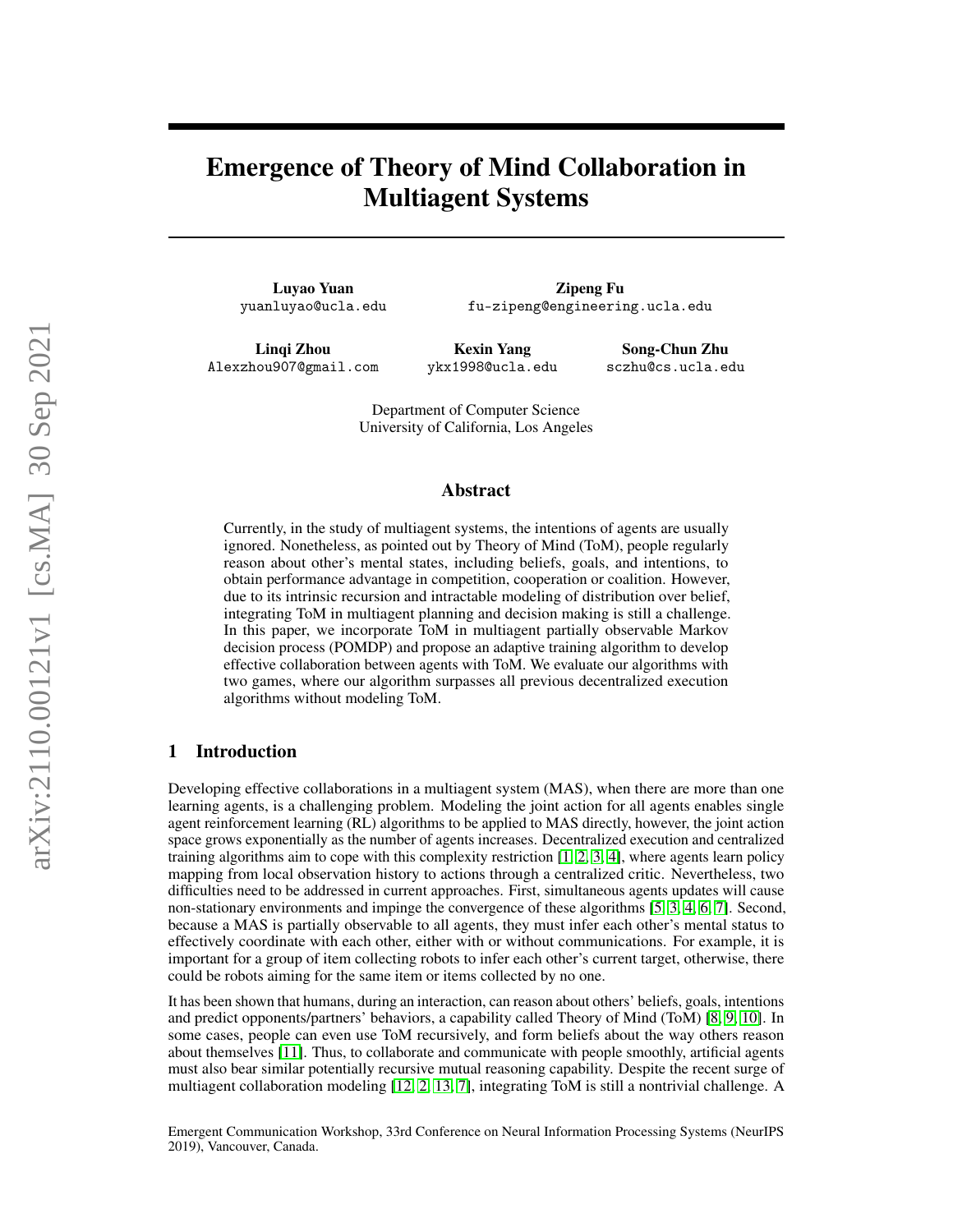few approaches attempted to model nested belief of other agents in general multiagent systems, but extensive computation restricts the scale of the solvable problems [\[14,](#page-9-10) [15\]](#page-9-11). When an agent has an incomplete observation of the environment, it needs to form a belief, a distribution over the actual state of the environment, to take actions [\[9,](#page-9-5) [15\]](#page-9-11). ToM agents, besides their own beliefs about the state, also model other agents' beliefs, forming belief over beliefs. They can further have beliefs about others' belief over belief, so on and so forth [\[14,](#page-9-10) [16,](#page-9-12) [9,](#page-9-5) [11,](#page-9-7) [17\]](#page-9-13). The intractability of distribution over distribution makes exact solving for ToM agents' nested beliefs extremely complicated [\[14\]](#page-9-10). Therefore, an approach to acquire the sophistication of high-level recursions without getting entangled into the curse of intractability is needed.

In this paper, we propose an adaptive training process, following which effective collaboration can emerge between agents with ToM by only modeling one level belief over belief. The complexity of higher level recursions can be preserved by the dynamic evolving of agents' tractable belief estimation functions. Intuitively, for a given agent, we don't simulate its behavior by assuming it has a certain level of recursions, which requires modeling nested beliefs all the way up to the desired level [\[14,](#page-9-10) [16,](#page-9-12) [11,](#page-9-7) [17\]](#page-9-13). We directly learn a function to approximate its actual belief and how to react accordingly. In cooperative games, this learning becomes mutual adaptation, with controlled exploration rate, improving the performance of the multiagent system [\[18\]](#page-9-14). Also, in our adaptive training procedure, one agent is trained while the other being fixed, creating a stationary environment for the learning agents. Hence, our algorithm won't be influenced by non-stationarity.

To justify the advantage of ToM agents, we evaluate our algorithm in two-player imperfect information games. In these games, there is a public game state available to all players, and each player has a piece of private information. Each agent maintains a belief about its partner's private state and an estimation of its partner's belief about its private state, namely a belief over belief. The belief over others' private information is obtained with counterfactual reasoning [\[19,](#page-9-15) [6\]](#page-9-2). The estimation of the partner's belief about one's private information is learned in centralized training, during which agents share their beliefs to others as supervision. We test our algorithms in two multiagent POMDPs. The first is inspired by the robot-human collaboration in the kitchen setting proposed by Fisac et al. [\[19\]](#page-9-15) The second game simulates an appointment scheduling process between two agents, each of whom has private time schedules and wants to choose a commonly available time slot to have a meeting. By regulating the message space of the agents, this game becomes a nontrivial POMDP, requiring mutual reasoning to accomplish.

We compared our adaptive ToM algorithm with several popular multiagent benchmarks using various flavors of policy gradients [\[20\]](#page-9-16) and Q-learning [\[21\]](#page-9-17), and achieved robust performance close to SOTA models, which are not only trained in a centralized way, but also have centralized modules like shared Q-functions [\[19,](#page-9-15) [7\]](#page-9-3) or meta-agent [\[6\]](#page-9-2). Moreover, we found that ToM can facilitate the emergence of more universal protocols decipherable across different groups. Our model beats all benchmarks with a large margin in flexible group assignment experiments.

## 2 Related Work

Most multiagent RL algorithms have their single agent origins [\[22\]](#page-9-18). The main challenge of generalizing single agent methods to MAS is the trade-off between complexity and optimality. Centralized execution methods guarantee optimality, but have exponential complexity wrt. the number of agents, while decentralized execution sacrifices performance for simplicity. Thus, the idea of centralized learning but decentralized execution finds its balanced position. Independent Q-based algorithms in MAS, from early works investigating small scale multiagent tabular games [\[23,](#page-9-19) [24\]](#page-9-20) to a multiagent generalization of DQN [\[5,](#page-9-1) [25\]](#page-10-0) on large-scale state and action spaces, emphasize decentralized execution. However, the non-stationarity caused by simultaneous agents' updates casts a shadow on the convergence of these algorithms. To relieve the non-stationarity, Foerster et al. [\[3\]](#page-8-2) proposed stabilizing experience replay by memorizing fingerprints of opponents' policies. Another stream of multiagent algorithms originates from the actor-critic method [\[4,](#page-9-0) [7\]](#page-9-3). They learn a decentralized policy guided by a centralized Q-function. However, the large variance of the policy gradient [\[20\]](#page-9-16) usually restricts the performance of these algorithms.

On top of the generic Q-learning and policy gradient methods, there are various opponent modeling and communication methods proposed to facilitate coordination and further improve the performance of specific types of tasks. COMA in [\[7\]](#page-9-3) aims to solve the credit assignment problem in MAS, but they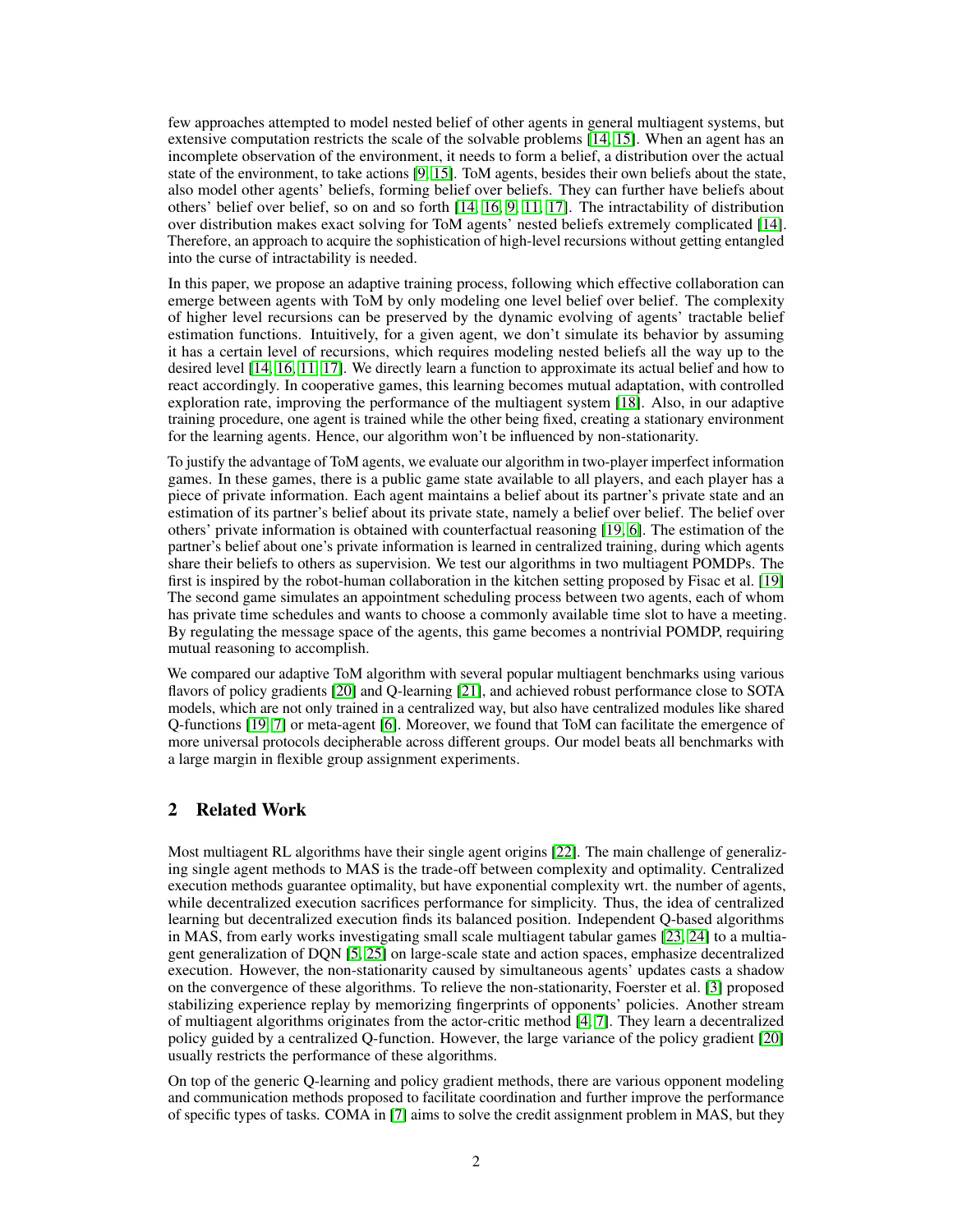require agents to have the same reward functions. [\[1,](#page-8-0) [2,](#page-8-1) [26\]](#page-10-1) proposed multiagent communication with continuous signals during collaboration. They model communication as another type of actions and have specific modules to control it. Nevertheless, transmitting continuous signals requires channels with large bandwidth, which may not be available when execution. Our model, on the other hand, only needs communication with discrete messages in centralized training to develop effective collaboration in decentralized execution.

Emergence of communication protocol using discrete messages has been explored with various types of communication games [\[27,](#page-10-2) [28,](#page-10-3) [29,](#page-10-4) [30\]](#page-10-5). In these games, agents only communicate with nonsuited messages [\[31\]](#page-10-6), namely no agent-environment interactions. Nevertheless, our model integrates agent-agent messages and agent-environment actions to infer other agents' mind and collaborate.

Attempts to integrate ToM in opponent modeling has profound cognitive science origin [\[16,](#page-9-12) [10\]](#page-9-6). LOLA in [\[32\]](#page-10-7) learns the best response to evolving opponents. Yet, opponents/partners' real-time believes are not considered into policy. Interactive-POMDP (I-POMDP) [\[14,](#page-9-10) [15\]](#page-9-11) moves one more step forward by actually modeling opponents' mental states at the current moment and integrates other's belief into the agent's policy. However, I-POMDP requires extensive sampling to approximate the nested integration over the belief space, action space and observation space, limiting its scalability. The Bayesian action decoder (BAD)-MDP proposed by Foerster et al. [\[6\]](#page-9-2) and cooperative inverse reinforcement learning (CIRL) proposed by Fisac et al. [\[19\]](#page-9-15) also use counterfactual reasoning in their belief update, but their methods are more centralized in the testing process than ours. The BAD-agent is a super-agent controlling all other agents collectively. Deterministic partial policies can easily reveal agents' private information to the BAD-agent and make it public. CIRL requires that human and robot have their Q-function in common knowledge. Instead, our model doesn't depend on any implicit information flowing between agents during testing and assumes no common knowledge. Wen et al. [\[33\]](#page-10-8) proposed recursive reasoning policies in MAS to accommodate ToM. The only change in their method from [\[4\]](#page-9-0) is to use soft Q-learning [\[34,](#page-10-9) [35\]](#page-10-10) and SVGD [\[36\]](#page-10-11) to estimate other agents' policy conditioning on the estimator's action<sup>[1](#page-2-0)</sup>. Our algorithm, which uses explicit belief and belief over belief in our value functions, outperforms their implicit modeling approach in partially observable games.

# 3 Background and Setting

Consider a partial observable multiagent game with N agents. At time t each agent  $i \in \{1, ..., N\}$ takes an action from its action space  $a_i^t \in A_i$  according to  $\pi_i(a|\tau_i^t)$ , where  $\tau_i^t$  stands for agent i's observation and action history  $\{o_i^0, a_i^0, \ldots, o_i^t, a_i^t\}$ . Here we assume that states of this MAS can be decomposed into physical states and private agent states, namely  $\widetilde{S} = S \times \Omega_1 \times ... \times \Omega_N$ , where S is the environment state space,  $\Omega_i$  is the agent i's private state space, eg. agent's goal or intention, and S is the complete game space. At time t agent i's observation  $o_i^t = (O_i(s, a_i^t), \omega_i)$ , an observation triggered by its action from the physical state and its private agent state,  $\omega_i \in \Omega_i$  which we assume constant until the end of one game. If we denote  $\tilde{s}_{\omega_i}$  as agent  $i$ 's private state at state  $\tilde{s}$  and  $\mathbf{a}^t = \{a_1^t, ..., a_N^t\}$ , then we have the state transition function  $P(\tilde{s}^{t+1}|\tilde{s}^t, \mathbf{a}^t) = T(s^{t+1}|s^t, \mathbf{a}^t) \prod_{i=1}^N \mathbf{1}(\tilde{s}^{t+1}_{\omega_i} = \tilde{s}^t_{\omega_i}).$  At time t, goesn't gets reward  $s^t = x(\tilde{s}^t, \mathbf{a}^t)$ . In fully cooperative games, time t, agent i gets reward  $r_i^t = r_i(\tilde{s}^t, \mathbf{a}^t)$ . In fully cooperative games, all agents share the same<br>reward function. Notice that rewards depend on the complete state instead of just the environment. An reward function. Notice that rewards depend on the complete state instead of just the environment. An example will be some of the agents know the goal of a task requiring all agents' effort to accomplish, making inference of other agents' private state crucial.

We can define the value of a state as  $V^{\pi}(\tilde{s}^t) = \mathbb{E}_{\mathbf{a}^t, \tilde{s}^{t+1}, \dots} [\sum_t \gamma^t r(\tilde{s}^t, \mathbf{a}^t)]$ . The goal of this multia-<br>gent game is to find a set of policies  $\pi = \{\pi_1, \dots, \pi_N\}$  to maximize the expected ret gent game is to find a set of policies  $\pi = {\pi_1, ..., \pi_N}$  to maximize the expected return of the game  $\mathbf{E}_{\mathcal{S}^0}[\tilde{V}^\pi(\tilde{s}^0)]$  starting at time 0. The optimal value of a state is defined as  $V^*(\tilde{s}) = \max_{\pi} V^\pi(\tilde{s})$ .<br>We can also define O-function as  $O^{\pi}(\tilde{s}^t, \mathbf{a}) = r(\tilde{s}^t, \mathbf{a}) + \gamma \mathbf{E}_{\tilde{s}^t+1}$ ,  $\gamma \gamma \$ We can also define Q-function as  $Q^{\pi}(\tilde{s}^t, \mathbf{a}) = r(\tilde{s}^t, \mathbf{a}) + \gamma E_{\tilde{s}^{t+1} \sim P(\tilde{s}^{t+1}|\tilde{s}^t, \mathbf{a})}[V^{\pi}(\tilde{s}^{t+1})]$  and  $Q^{\pi}(\tilde{s}^t, \mathbf{a}) = r(\tilde{s}^t, \mathbf{a}) + \gamma E_{\tilde{s}^{t+1} \sim P(\tilde{s}^{t+1}|\tilde{s}^t, \mathbf{a})}[V^{\pi}(\tilde$  $Q^*(\tilde{s}^t, \mathbf{a}) = r(\tilde{s}^t, \mathbf{a}) + \gamma \mathbb{E}_{\tilde{s}^{t+1} \sim P(\tilde{s}^{t+1} | \tilde{s}^t, \mathbf{a})}[V^*(\tilde{s}^{t+1})]$ . It has been shown that Q-learning can converge to optimal Q-values with mild assumptions [\[37\]](#page-10-12). We also define value functions for an agent given its opponents policies:

$$
V_{i|\pi_{-i}}^*(\tilde{s}^t) = \max_{\pi_i} \mathcal{E}_{\mathbf{a}_{-i}^t \sim \pi_{-i}, a_i^t \sim \pi_i, \tilde{s}^{t+1}, \dots} \left[ \sum_t \gamma^t r_i(\tilde{s}^t, \mathbf{a}^t) \right]
$$
(1)

<span id="page-2-0"></span><sup>1</sup>They also assume agents to share the same reward function, as they use the estimator's Q-function to predict other agents policies.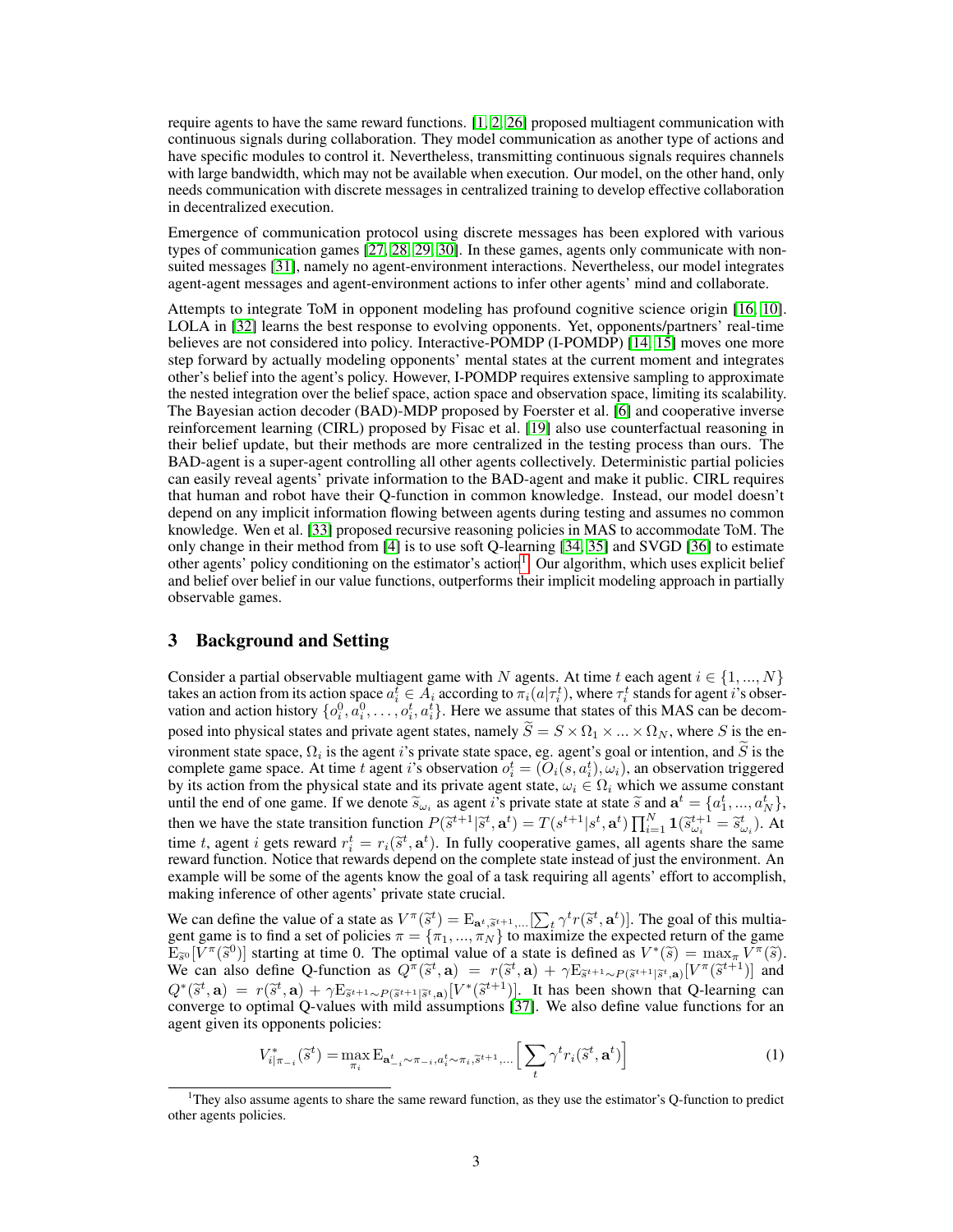<span id="page-3-2"></span>

Figure 1: Execution pipeline for the case of two agents. Actions are determined by Q-values weighted by the belief. Observation of other agents' actions is utilized to update one's belief by counterfactual reasoning. Dashed lines represent belief estimation supervision, only included in centralized training. Remember that this supervision is a discretization of the real belief, eg. a sample from the belief distribution.

$$
Q_{i|\pi_{-i}}^*(\tilde{s}^t, a_i) = \mathop{\mathbf{E}}_{\mathbf{a}_{-i}\sim\pi_{-i}} \Big[ r_i(\tilde{s}^t, \mathbf{a}_{-i}, a_i) + \gamma \mathop{\mathbf{E}}_{P(\tilde{s}^{t+1}|\tilde{s}^t, \mathbf{a})} [V_{i|\pi_{-i}}^*(\tilde{s}^{t+1})] \Big].
$$
 (2)

When there is no ambiguity, we can omit the  $\pi_{-i}$  in the subscript and only write  $Q_i$ .

## 4 Method

In this section, we propose our algorithm to solve the partial observable game defined in the previous section. First, we define agents' modules and introduce how they act when all modules are learned. Then, we illustrate the learning algorithm for all modules, which is a centralized process among agents.

#### <span id="page-3-3"></span>4.1 Decentralized Execution

The execution process is purely decentralized as all agents only act according to their local observations and no direct communication other than mutual inference from action observation. For an agent i, it performs according to its value function,  $Q_i : S \times A_i \to R$ . Here we assume the physical state is fully observable to all agents, so the only belief an agent needs to hold is about other agents' private states. This assumption can be relieved by introducing an observation model for the physical state and form belief over the environment. If we denote other agents as  $-i$ , as their private states are not available to agent i, it must maintain a belief  $b_i^t(\omega_{-i})$ . Thus, we have agent i's policy following Boltzmann rationality model [\[10\]](#page-9-6) with  $\beta$  as the rationality coefficient of i and quantifies the concentration of i's choices around the optimum. As  $\beta \to \infty$ , i becomes a perfectly rational agent, while, as  $\beta \rightarrow 0$ , *i* becomes indifferent to Q:

$$
\pi_i(a|s^t,\omega_i^t,\tau_i^t) = \frac{\exp(\beta \sum_{\omega_{-i}\in\Omega_{-i}} b_i^t(\omega_{-i}|\tau_i^t)Q_i(a,s^t,\omega_i,\omega_{-i}))}{\sum_{a'\in A_i} \exp(\beta \sum_{\omega_{-i}\in\Omega_{-i}} b_i^t(\omega_{-i}|\tau_i^t)Q_i(a',s^t,\omega_i,\omega_{-i}))}.
$$
(3)

Next problem is how agent  $i$  maintains its belief given its observation history. We utilize counterfactual reasoning  $[19, 6]$  $[19, 6]$  $[19, 6]$  in our belief update function. That is, agent i traverses all possible private states  $\omega_{-i}$  and estimates how likely the actions it observed are taken given a specific set of private agent states are the correct one. Then,  $i$  updates its belief using Bayesian rule:

<span id="page-3-1"></span><span id="page-3-0"></span>
$$
b_i^t(\omega_{-i}|\tau_i^t) = P(\omega_{-i}|\tau_i^{t-1}, \mathbf{a}_{-i}^t) \propto \hat{\pi}_{-i}(\mathbf{a}_{-i}^t|s^t, \omega_{-i})b_i^{t-1}(\omega_{-i}),
$$
\n(4)

where  $\hat{\pi}_{-i}$  is agent i's estimation of  $-i$ 's policy, learned in centralized training. In this paper, we assume all actions are observable to all agents. That is, the only hidden components of the games are the agents' private state. This assumption can be relaxed by including an observation function for each agent in equation [4.](#page-3-0)

Agent i needs to maintain a belief about other agents' private states, so do other agents need to estimate i's state. If there are two proper actions for task completion, but one can convey agent i's private state to others while the other reveals little information, then the first action should be preferred. Thus, agent i's Q-function should have another argument to accommodate others' belief about  $\omega_i$ . Utilizing the obverter technique [\[38\]](#page-10-13), we let the *i* holds a belief  $\hat{b}_{-i}$  as the estimation of  $-i$ 's belief about  $\omega_i$ . Here,  $\hat{b}_{-i}$  is still a distribution over  $\Omega_i$ . We didn't use a distribution over distribution to model this nested belief because the belief update process is deterministic for rational agents following Bayesian rule. Given  $\hat{b}^0_{-i}$  a uniform distribution over candidates,  $P(\hat{b}^t_{-i})$  is unimodal with uncertainty merely from the likelihood and can be approximated with a single point. All we need is a belief update function in  $i, f_{-i} : \Delta(\Omega_i) \times A_i \times S \to \Delta(\Omega_i)$ , where  $\Delta(\Omega_i)$  represents a distribution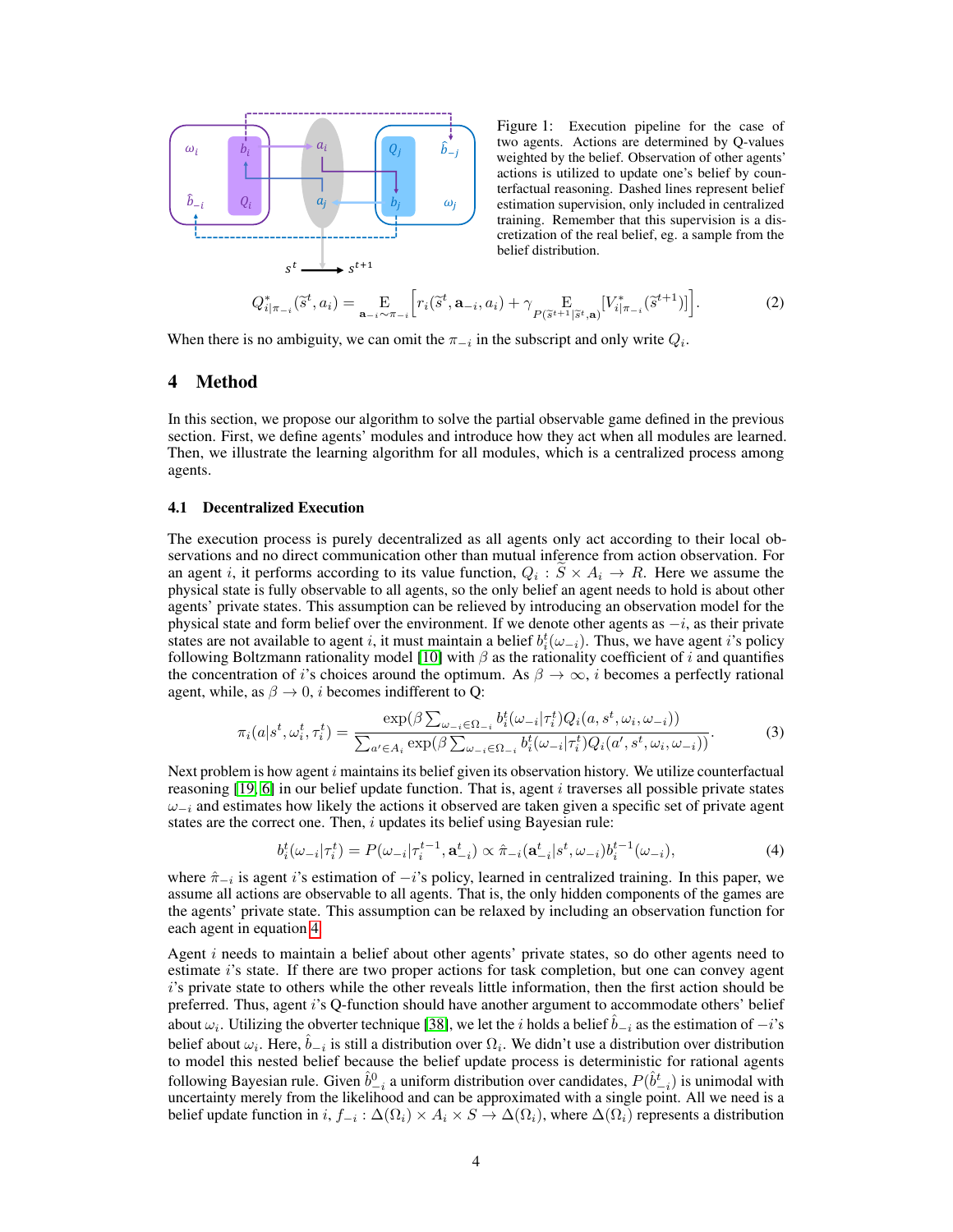<span id="page-4-0"></span>Algorithm 1 Adaptive ToM Collaboration Emergence

1: Randomly initialize  $\theta_i$ ,  $\hat{\theta}_i$ ,  $\eta_Q$ ,  $\eta_{\pi}$ ,  $\eta_f$ ,  $i \in \{1, ..., N\}$ 2: Learning rate  $\eta$ , Batch size M 3: for each round do 4: for  $i \in \{1, ..., N\}$  do 5: Initialize replay buffer  $\mathcal{D} \leftarrow \emptyset$ 6: while train agent  $i$  do 7: **repeat**<br>8: Age 8: Agents sample actions according to equation [3](#page-3-1)<br>9: Agents update their beliefs Agents update their beliefs 10: Agents update their estimation of partners' beliefs 11: until game ends 12: Update  $D$  with new trajectory 13: Sample *M* trajectories  $\{(\omega_{1:N}, s_{0:T}, \mathbf{a}_{0:T}, r_{0:T})\}_{k=1}^M$ <br>  $y_i^{t,(k)} = r_i^{t,(k)} + \gamma \max_{a \in A_i} Q_{\hat{\theta}_i}(a, s^{t+1,(k)}, \omega^{(k)}, \hat{b}_{-i}^{t,(k)})$  $14:$ 15:  $L^Q = \sum_{t,k} ||Q_{\theta_i}(a_i^{t,(k)}, s^{t,(k)}, \omega^{(k)}, \hat{b}_{-i}^{t,(k)}) - y_i^{t,(k)}||^2$ 16:  $L^{\pi} = \sum_{t,k} H(\hat{\pi}_{-i}(\mathbf{a}_{-i}^{t}|s^{t,(k)}, \omega_{-i}^{t,(k)}), \mathbf{a}_{-i}^{t,(k)})$  $17:$  $f = KL(\bar{b}_{-i}^{t,(k)}||f_{-i}(\hat{b}_{-i}^{t-1,(k)}, a_i^{t,(k)}, s^{t,(k)}))$ 18:  $\theta_i \leftarrow \theta_i - \nabla_{\theta_i} (\eta_Q L^Q + \eta_\pi L^\pi + \eta_f L^f)$ 19: Periodically update  $\hat{\theta}_i \leftarrow \theta_i$  for Q-learning 20: end while 21: end for 22: end for

<span id="page-4-3"></span><span id="page-4-2"></span><span id="page-4-1"></span>over  $\Omega_i$ . Belief update function  $f$  takes in the old belief, agent i's action, the physical state and returns a new belief as i's new estimation of others' belief over  $\omega_i$ . If  $\omega_i$  and  $\omega_{-i}$  are not independent, then  $b_i$  should be an additional argument of f, but in this paper, we only explore the scenarios where  $\omega_i$ and  $\omega_{-i}$  are independent of each other. The ability to correctly infer others' private states from their actions and predict others belief about oneself introduces ToM into our agents. Figure [1](#page-3-2) visualizes the execution pipeline.

#### 4.2 Centralized Training

As introduced in section [4.1,](#page-3-3) there are three components that every agent needs to learn during centralized training,  $Q_i$ ,  $\hat{\pi}_{-i}$  and  $f_{-i}$ . To learn  $Q_i$ , we apply the deep Q-learning algorithm [\[21,](#page-9-17) [39\]](#page-10-14). To avoid the non-stationarity caused by simultaneous agent updates, we fix all other agents when one agent is being trained. Thus, all the fixed agents can be considered as part of the environment, so the convergence of the Q-function of the learning agent is still guaranteed. In a fully observable multiagent game where all agents share the same reward, suppose we denote  $\pi = \{\pi_1, ..., \pi_{i-1}, \pi_i, \pi_{i+1}, ..., \pi_N\}$ as the joint policy before agent i is being trained and  $\pi' = {\pi_1, ..., \pi_{i-1}, \pi'_i, \pi_{i+1}, ..., \pi_N}$  as the new policy after *i* is trained, where  $\pi'_i = \arg \max_{a \in A_i} Q_i^*(s, a)$ . One can show from the convergence of the Q-learning that  $E_{s_0}[V^{\pi'}(s_0)] \ge E_{s_0}[V^{\pi}(s_0)]$  using the same procedure as in [\[37\]](#page-10-12). Therefore, our adaptive training algorithm guarantees monotonic performance improvement. As history is important in Q-functions of POMDP, we saved trajectories in the replay buffer and sample complete trajectories in the training [\[40\]](#page-10-15).

Both  $\hat{\pi}_{-i}$  and  $f_{-i}$  are learned with supervision. To be more specific, during training agents  $-i$  will reveal their private agent states to the public after each game is finished. Then  $\hat{\pi}_{-i}$  can be learned with MLE. The supervision of  $f_{-i}$  is more complicated, as beliefs are continuous variables representing distributions, but communicating discrete messages are more realistic. Therefore, we discretize beliefs  $b_{-i}$  and pass that discretization  $\overline{b}_{-i}$  to i as supervision for  $f_{-i}$ . The exact discretizing procedure may vary according to different tasks, as we'll elaborate in later section [5.1](#page-5-0) and [5.2.](#page-7-0) In our future work, we consider using a specifically trained message decoder to further enrich communication. The detailed learning process is in algorithm [1.](#page-4-0) Here we abuse the notation a little by encompassing all parameters of agent i into  $\theta_i$ , which contains three sets of parameters for the Q-function,  $\hat{\pi}_{-i}$  and  $f_{-i}$ respectively. In line [16,](#page-4-1) H represents softmax cross-entropy loss, as here we have  $A_{-i}$  as discrete actions. In line [17](#page-4-2) we use Kullback-Leibler (KL) divergence to measure the distance between the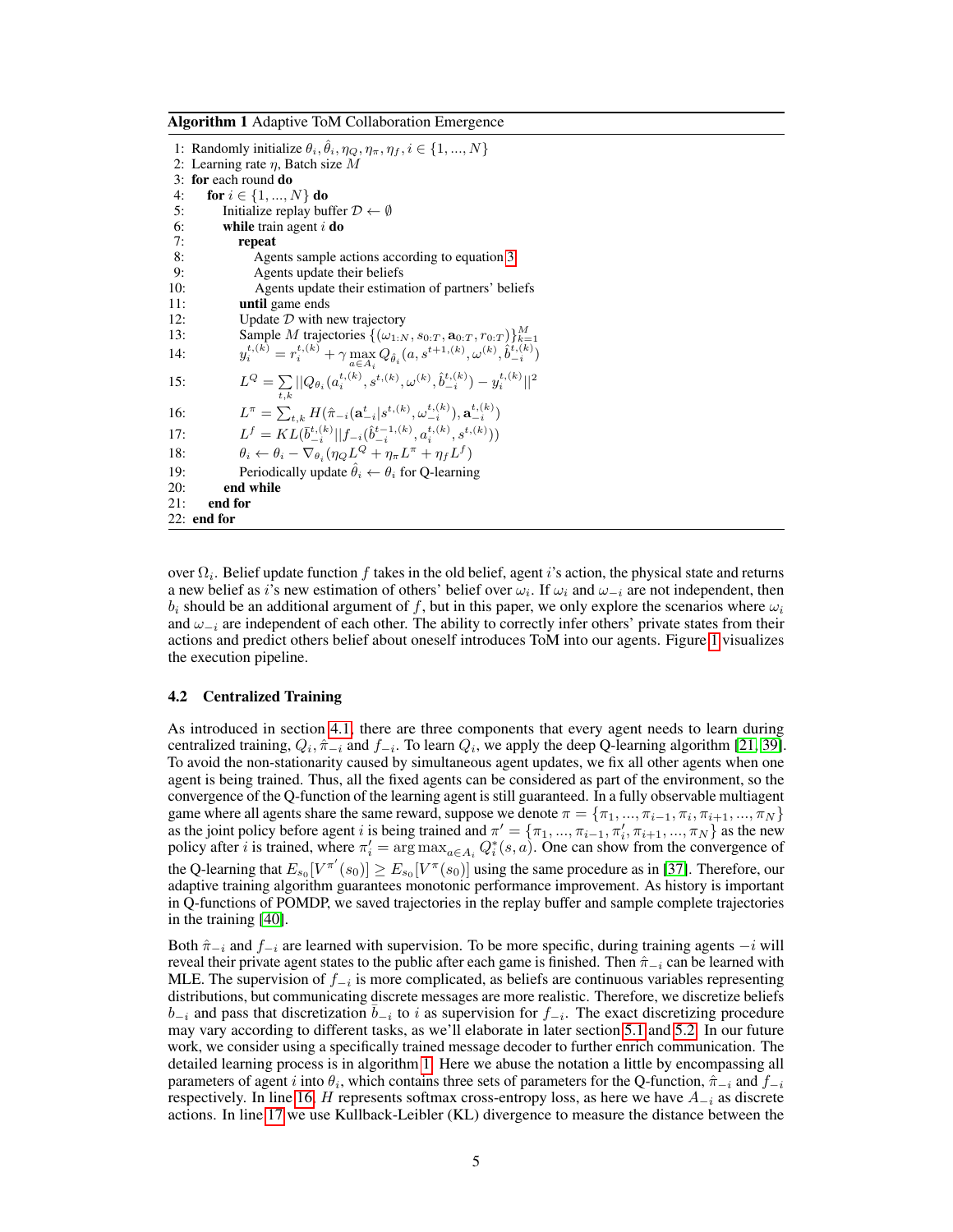<span id="page-5-1"></span>

(a) Kitchen Collaboration. COMA:0.25M, ToM: 1.6M, DIAL:0.1M, MAD-0.1M, ToM: 1.6M, MADDPG: 1.0M, DDRQN: DPG:3M, DDRQN:4M, CIRL:0.4M. When the 20K. Using two separate Q-functions causing number of possible states is smaller than the MADPPG more likely to have at least one agent number of actions, BAD can easily form an one-to-one mapping to force agents to reveal their private information. When there are fewer Our model cannot outperform COMA probably actions than possible states (e.g. in appointment due to the difficulty of learning high dimensional scheduling), BAD has a worse performance.



Figure 2: Different algorithms take different training iterations to converge, so we normalize the iterations as training progress from 0 to 1 as the x-axis. y-axis represents testing accuracy. Due to the time limit, we stop training a model after it converges. We halt when the best training accuracy stops increasing for 10000 iterations. We average the training accuracy of mini-batches every 1000 iterations to avoid fluctuation. We'll report results for training all models to a fixed iterations in our later version. In captions above, M stands for  $10^6$  and K stands for  $10^3$ .

predicted partners' belief and the partners' belief supervision,  $\bar{b}_{-i}$ . This distance measure can be replaced with other functions given different tasks and forms of belief supervision because we use discretized belief instead of continuous vectors. As in line [18,](#page-4-3) different loss may use different step size  $\eta$  to update.

# 5 Experiments

We used two multiagent games with imperfect information including two agents to evaluate our experiments. For both experiments, we generated three exclusive training/testing splits and repeat two experiments with different random initialization on each split. We report average performance from six experiments. We compare with several benchmarks including CIRL [\[19\]](#page-9-15), COMA [\[7\]](#page-9-3), DDRQN [\[5\]](#page-9-1), MADDPG [\[4\]](#page-9-0), BAD [\[6\]](#page-9-2) and DIAL [\[1\]](#page-8-0). For MADDPG, we integrate PR2's policy modeling from [\[33\]](#page-10-8) by taking history into the policy network. We further simplify policy estimation by letting agents using their opponents' actual policies in training. Notice that in the original setting of DIAL, agents require communication in both training and testing. Our model, on the other hand, only needs communication during training. So we report DIAL performance for testing without communication. When implementing these benchmarks, we stick to their papers to adapt all models to our tasks. We also take the author released code for reference if there is. The detailed structure and hyper-parameters can be found in supplementary together with our codes.

#### <span id="page-5-0"></span>5.1 Kitchen Collaboration

This multiagent game is inspired by the ChefWorld proposed in [\[19\]](#page-9-15). Suppose there are two agents A and  $B$ , with  $A$  as the chef and  $B$  as the assistant. For each game, a recipe with  $K$  dishes is publicly provided to the agents. The purpose of the game is for both agents to prepare ingredients for the target dish, which is only known by the chef. We use a categorical number to denote an ingredient and represent every dish on the recipe as a set of ingredients. Agents take turns to act by selecting an ingredient and put it on the workplace, starting from the chef,  $A$ . A game ends if either a wrong ingredient is selected or all ingredients are prepared. We allow repetitive ingredients in a dish but preparing more than enough also leads to failure. Suppose we have a recipe,  $[0, 1, 2, 6]$ ,  $[2, 2, 4, 8, 9]$ ,  $[2, 3, 6, 7, 7]$  and  $[1, 2, 2, 8, 9]$ , and the target dish is the third dish. Then a successful action sequence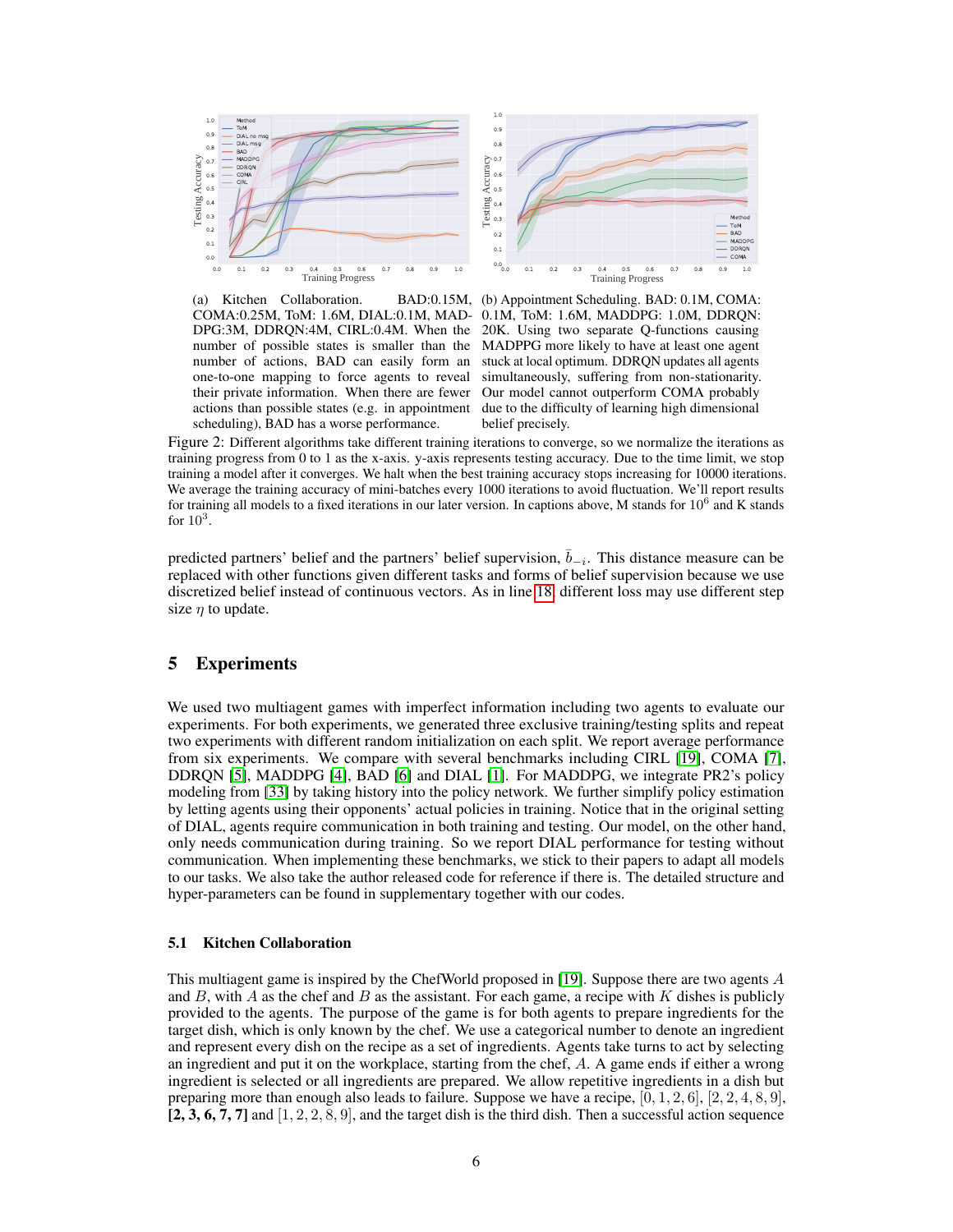| <b>BAD</b>    | $39.56 \pm 2.62$ |
|---------------|------------------|
| CIRL          | $38.20 \pm 0.41$ |
| <b>COMA</b>   | $33.26 \pm 1.35$ |
| <b>DDRON</b>  | $34.19 \pm 1.32$ |
| <b>MADDPG</b> | $34.49 \pm 0.26$ |
| ToM-noBoB     | $53.52 \pm 2.60$ |
| ToM           | $62.46 \pm 3.79$ |

<span id="page-6-1"></span>Table 1: Unique identifier using percentage. ToM agents can simulate partners' reaction of self actions and choose the most ideal action to perform. In kitchen collaboration, the chef needs to clarify the target dish to the assistant as soon as possible so that only the correct ingredients are prepared. The most straightforward way is for the chef to choose the unique ingredient only included by the target dish. We calculate the probability for the chef to choose a unique ingredient if there is one. We claim that the frequency to choose the unique ingredient is related to the switch group accuracy in [5.3.](#page-8-3) As if the chef doesn't use unique ingredients to indicate the target dish, there have to be some other protocols formed between agents, which are usually group-specific.

can be  $[3_A, 7_B, 6_A, 2_B, 7_A]^2$  $[3_A, 7_B, 6_A, 2_B, 7_A]^2$  $[3_A, 7_B, 6_A, 2_B, 7_A]^2$ . The order of the ingredients being prepared and who prepared what ingredient does not matter for the completion of the task. Some failure trajectories can be  $[2_A, 0_B]$ or  $[3_A, 7_B, 7_A, 7_B]$ . At the end of each game, both agents get a reward  $\pm 1$  for success or failure, and there is no step reward or cost as the game proceeds. In this experiment, agent  $B$ 's beliefs are  $k$ -dimensional distribution vectors. Hence, in centralized training, we let agent  $B$  sample an index k between 1 to K from its belief and send a one-hot vector with the k-th number being 1 to A as a discretized belief supervision. KL-divergence is used as the distance function for  $L^f$ .

There are  $W$  ingredients in total and we limit the maximum number of ingredients in a dish by  $M$ . In a recipe, all dishes are different from other dishes by at least one ingredient. A target dish is a one-hot K-dimensional vector, indicating which dish should be prepared. Only the chef knows the target, so we have  $\omega_A$  as a K-dimensional one-hot vector and  $\omega_B$  as an empty dumpy variable. In later of the paper, we refer a game as the combination of a recipe and a target.

All recipes are randomly generated. We synthesize a dish by randomly picking  $M$  numbers from  $\{0, 1, \ldots, W\}$  with replacement. If W is selected, we remove it from the dish as only  $\{0, 1, \ldots, W-1\}$ are valid ingredients. We include  $W$  in the selection process to have dishes with fewer than  $M$ ingredients. The order of the ingredients doesn't matter, and we will resample a dish if two dishes are duplicates in one recipe. There are 3335 possible dishes and  $5.1 \times 10^{12}$  possible games in total. To verify the robustness of our model, we keep the training dishes exclusive from the testing dishes. There are 2335 unique dishes in the training set and 1000 in the testing set. There are 7 and 3 million games in our training and testing set respectively. We evaluated our model and benchmarks using  $K = 4, M = 5, W = 10.$ 

Results are shown in table [2](#page-7-1) and figure [2a.](#page-5-1) BAD [\[6\]](#page-9-2) achieves very close performance with our model. Their model has a BAD-agent that controls all other agents by sending partial policies to agents and using equation 1 in their paper to infer agents' private observations. Nevertheless, when the private observation space is small, the BAD-agent can form an one-to-one mapping between actions to private observations, forcing agents to reveal their private states by doing actions as told. Then the private states can flow among all agents through the BAD-agent, centralizing the execution process. In other words, their agents don't do counterfactual inference but tell their private states to the BAD-agent, who determine the joint action as a meta-agent. We refer it as a weakly centralized execution. One drawback of their work is that mappings between actions and private states are usually arbitrary, so the emerged protocols are exclusive to one group of agents. To test our hypothesis, in section [5.3,](#page-8-3) we conduct switch group experiments. The significant performance reduction illustrates the sub-optimality of the protocols developed by Foerster el al. [\[6\]](#page-9-2)

In table [1,](#page-6-1) we also report the probability of the chef using the unique ingredients in the target dish in the first round. Using the unique identifier to disambiguate distractors is very common in human communication [\[11,](#page-9-7) [17\]](#page-9-13). Our model developed a protocol very compatible with human communication. In the future, we consider adding human-agent experiments to quantify the compatibility. Using unique ingredients to identify the target dish is not the only possible protocol between collaborative agents, but it is the most universal way across different groups.

<span id="page-6-0"></span> $2$ This is a trajectory generated by our model, notice the unique identifier of the target dish is selected by the teacher in the first round. Agents' usage of unique identifier is shown in table [1.](#page-6-1)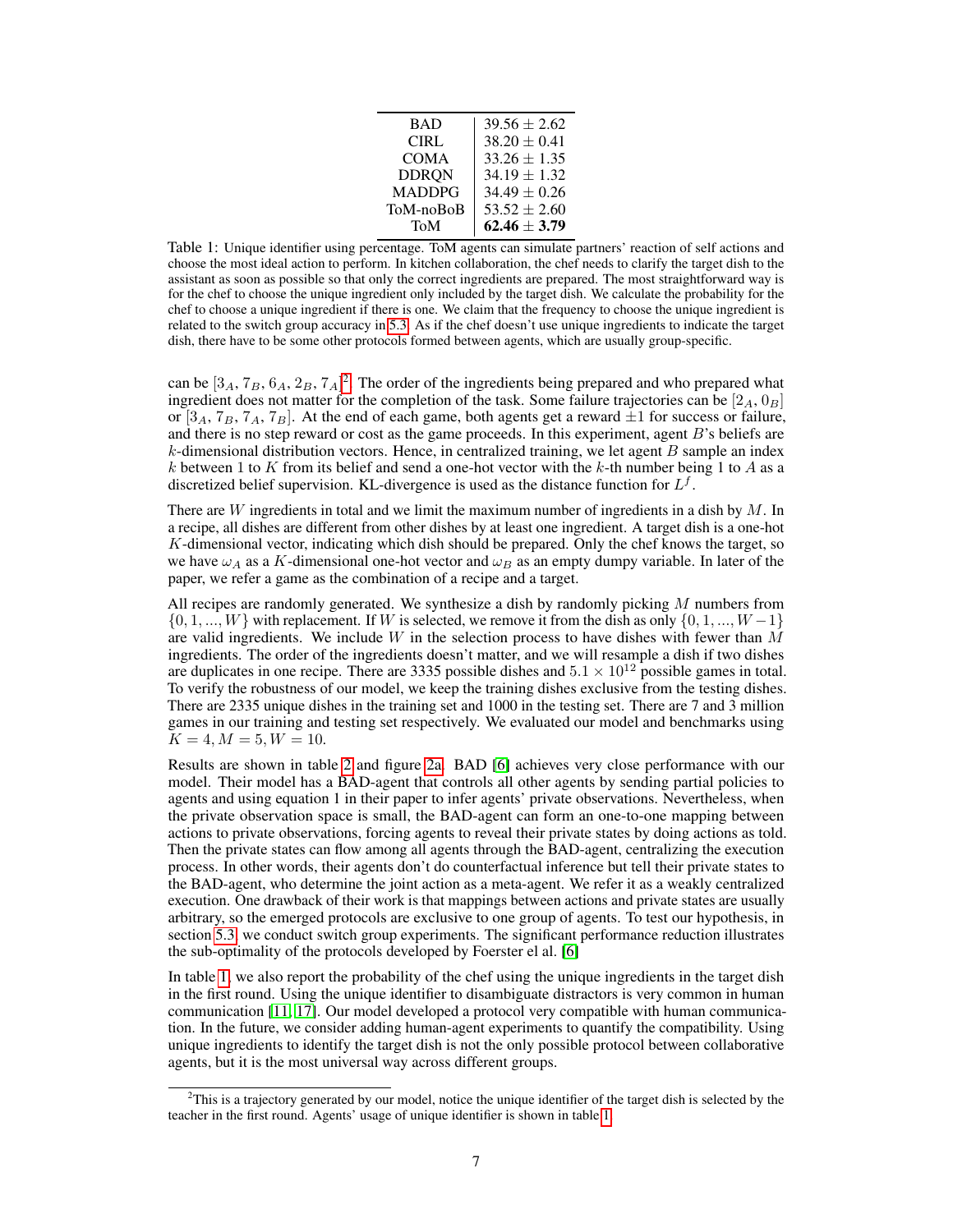<span id="page-7-1"></span>Table 2: Accuracies for kitchen collaboration and appointment scheduling tasks. In the first experiment, BAD has slightly better performance, but it is weakly centralized execution as the private agent states can flow among agents through the BAD-agent. COMA achieves 0.1% higher accuracy than ours in the second experiment. There is a centralized critic in COMA, so agents must have the same reward function. In section [5.3](#page-8-3) we show that both of these methods learn group-specific protocols, while ToM can emerge task level protocol. DIAL with messages can achieve perfect performance as agents will share private states directly through the communication channel. We include this algorithm as an oracle. If we remove the communication channel from DIAL, its performance degrades considerably. As the communication channel enables agents to collide easily in appointment scheduling, DIAL is not used for the second experiment. CIRL is applicable when only one agent has hidden information. To show the convergence of the models, test curves are plotted in figure [2a](#page-5-1) and [2b.](#page-5-1)

|               | Kitchen          | Appointment      |
|---------------|------------------|------------------|
| <b>BAD</b>    | $95.47 \pm 0.88$ | $78.27 \pm 3.57$ |
| <b>CIRL</b>   | $91.36 \pm 0.80$ | N/A              |
| <b>COMA</b>   | $89.98 \pm 1.58$ | $94.90 \pm 1.65$ |
| <b>DDRON</b>  | $69.77 \pm 4.30$ | $41.97 \pm 4.91$ |
| DIAL.         | $100.0 \pm 0.00$ | N/A              |
| DIRL no msg   | $17.99 \pm 1.17$ | N/A              |
| <b>MADDPG</b> | $46.79 \pm 2.45$ | $57.94 \pm 9.27$ |
| Random        | $5.67 \pm 0.27$  | 25.00            |
| ToM           | $95.19 \pm 1.01$ | $94.80 \pm 0.05$ |

<span id="page-7-3"></span>Table 3: Accuracy of switching the agents' partners. We also did ablation study for our model by replacing belief over belief in agent Q-functions with a hidden variable output from GRU (ToM-noBoB). ToM with partner's belief modeling has the highest performance in both experiments. BAD's performance drop proves our analysis of weakly centralized training and group-specific protocol. All models including ToM witness significant performance decrease for appointment scheduling. Since each agent only has 256 time tables to choose from, agents' action patterns toward calendars are easier to remember and take advantage of by their partners. So, a portion of the emerged protocol is inevitably group-specific. Yet, ToM still managed to form the most universal protocol.

|               | Kitchen          | Appointment       |
|---------------|------------------|-------------------|
| <b>BAD</b>    | $37.97 \pm 1.76$ | $46.89 \pm 3.16$  |
| CIRL          | $49.65 \pm 2.16$ | N/A               |
| <b>COMA</b>   | $43.90 \pm 9.98$ | $52.32 \pm 2.00$  |
| <b>DDRON</b>  | $27.20 \pm 2.19$ | $42.38 \pm 4.62$  |
| <b>MADDPG</b> | $15.18 \pm 2.35$ | $31.32 \pm 13.99$ |
| ToM-noBoB     | $87.96 \pm 0.64$ | $61.18 \pm 1.66$  |
| ToM           | $92.51 \pm 0.95$ | $70.29 \pm 4.09$  |

### <span id="page-7-0"></span>5.2 Appointment Scheduling

In the kitchen collaboration game, only the chef has a private agent state. We now propose a game where both agents have private information. Suppose there are two agents  $A$  and  $B$ , each having a private time table, and they want to schedule a meeting time available to both of them. We code private time table as a D-dimension binary vector with 0 meaning free and 1 meaning occupied. Both agents can perform three types of actions, inform, propose and reject. Rejecting ends the game indicating no common available time to the agents. Proposing ends the game indicating a time slot to meet. Informing stands for the speaker informs the other agent that an interval is occupied and unable to meet. Notice that we regulate the message space for informing to avoid trivial conversation. That is, agents are only allowed to say continuous occupied intervals. For instance, if agent A has a schedule  $[0, 0, 1, 1, 1, 0, 1, 1]$ , then it is allowed to say  $(2), (3), (4), (2, 3), (3, 4), (2, 3, 4), (6), (7)$ , and  $(6, 7)$ , but not  $(2, 4)$ ,  $(4, 6)$ ,  $(0, 2)$  etc. Rejecting meetable schedules, proposing occupied time slots or informing wrong messages<sup>[3](#page-7-2)</sup> all lead to game failure and every informing has a message cost to prevent long-lasting games. At the end of each game, both agents get +1 or -2 for success and failure, respectively, and every correct message has a cost of -0.1. Failures caused by all reasons: wrong

<span id="page-7-2"></span><sup>&</sup>lt;sup>3</sup>Agents cannot send invalid information. Here wrong messages mean valid but wrong messages. For example,  $(0, 1, 2)$  in the previous example, because slot 0 and 1 are not occupied. Numbers are 0-index in the example.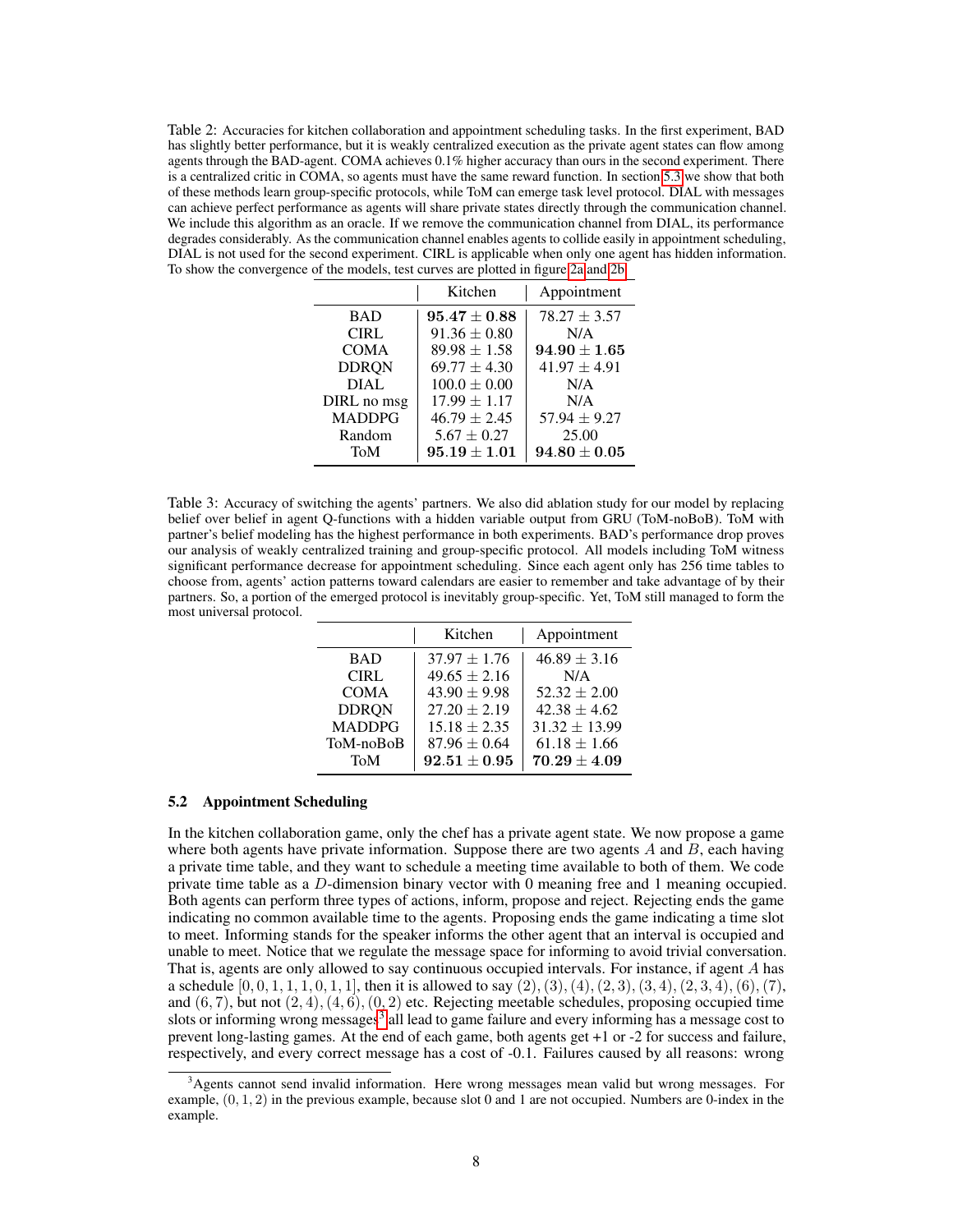proposal, rejection or message, trigger the same failure reward. In this experiment, agents' beliefs should be  $2^D$ -dimensional beliefs. Yet, even if  $D = 8$ , they are high-dimensional vectors, so we use a D-dimensional vector as a concatenated belief, with each dimension representing the probability for partner's that slot being occupied<sup>[4](#page-8-4)</sup>. Continuous vectors are discretized to be supervisions by rounding each number to the closest decimal, eg. [0.43, 0.67] to [0.4, 0.7]. The distance function used for  $L^f$ is L2-norm between the supervision vector and the predicted concatenated belief.

Both agents' private time tables are randomly generated with each slot sampled from a Bernoulli distribution with  $p = 0.5$ . As there are only  $2^{2D}$  games, to prevent overfitting, we make sure all schedules in the testing sets are not included in the training sets. There are about 180 schedules, 30k games, and 80 schedules, 6k games in the training and testing sets respectively. We used  $D = 8$  in our experiments. Notice that the baseline of random guess accuracy is 25%; the baseline of random propose based on self time table is 50%. Our results and analysis are reported in captions of table [2](#page-7-1) and figure [2b.](#page-5-1)

## <span id="page-8-3"></span>5.3 Flexible Group Assignment

Another contribution of our work is that with ToM considered in action selections, universal protocols compatible cross groups are more likely to be developed. That is to say, our model can integrate task level essence into the protocol so that even if the partner in testing is different from that in training, they can still achieve good performance using their protocols learned separately. Task level universal protocol is the prerequisite of flexible agents assignment. Suppose there is a group of agents collaborating to complete tasks. If one of them is broken and needs to be substituted, we expect another agent to take the broken agent's place at once. The new agent doesn't need to have experience working with this particular group if they have a task level protocol. Most centralized training approaches only learn group-specific protocols.

Since for each split, we run two experiments, we switch the agents between the two experiments. Let agent  $A_1$  trained with agent  $B_1$  to collaborate with agent  $B_2$  and let agent  $A_2$  to collaborate with agent  $B_1$  in testing. Only when agents understand the task rather than form group-specific tacit agreements can they maintain the performance after switch partners. See table [3](#page-7-3) for results. Methods with centralized structures like BAD and COMA suffer from significant performance deduction, revealing the limitation of their group protocols.

# 6 Conclusion

In this paper, we proposed an adaptive multiagent learning algorithm, with which cooperative agents can develop effective collaborations in MAS with imperfect information. Agents learn how to infer others' hidden mental states with only observations of partners' actions and no verbal communications. Our algorithm outperforms all other decentralized execution approaches and shows the least performance drop in group switching experiments, demonstrating that our agents form strategies for the game instead of emerging ad-hoc protocols only compatible to specific partners. In the future, we aim to explore games involving continuous agent state space, where beliefs cannot be modeled as vectors but have to be parameterized.

# References

- <span id="page-8-0"></span>[1] J. Foerster, I. A. Assael, N. de Freitas, and S. Whiteson, "Learning to communicate with deep multi-agent reinforcement learning," in *Advances in Neural Information Processing Systems*, 2016, pp. 2137–2145.
- <span id="page-8-1"></span>[2] S. Sukhbaatar, R. Fergus *et al.*, "Learning multiagent communication with backpropagation," in *Advances in Neural Information Processing Systems*, 2016, pp. 2244–2252.
- <span id="page-8-2"></span>[3] J. Foerster, N. Nardelli, G. Farquhar, T. Afouras, P. H. Torr, P. Kohli, and S. Whiteson, "Stabilising experience replay for deep multi-agent reinforcement learning," in *Proceedings of the 34th International Conference on Machine Learning-Volume 70*. JMLR. org, 2017, pp. 1146–1155.

<span id="page-8-4"></span><sup>&</sup>lt;sup>4</sup>This is only for  $b_{-i}$ , we still use  $2^D$ -dimensional beliefs for  $b_i$ .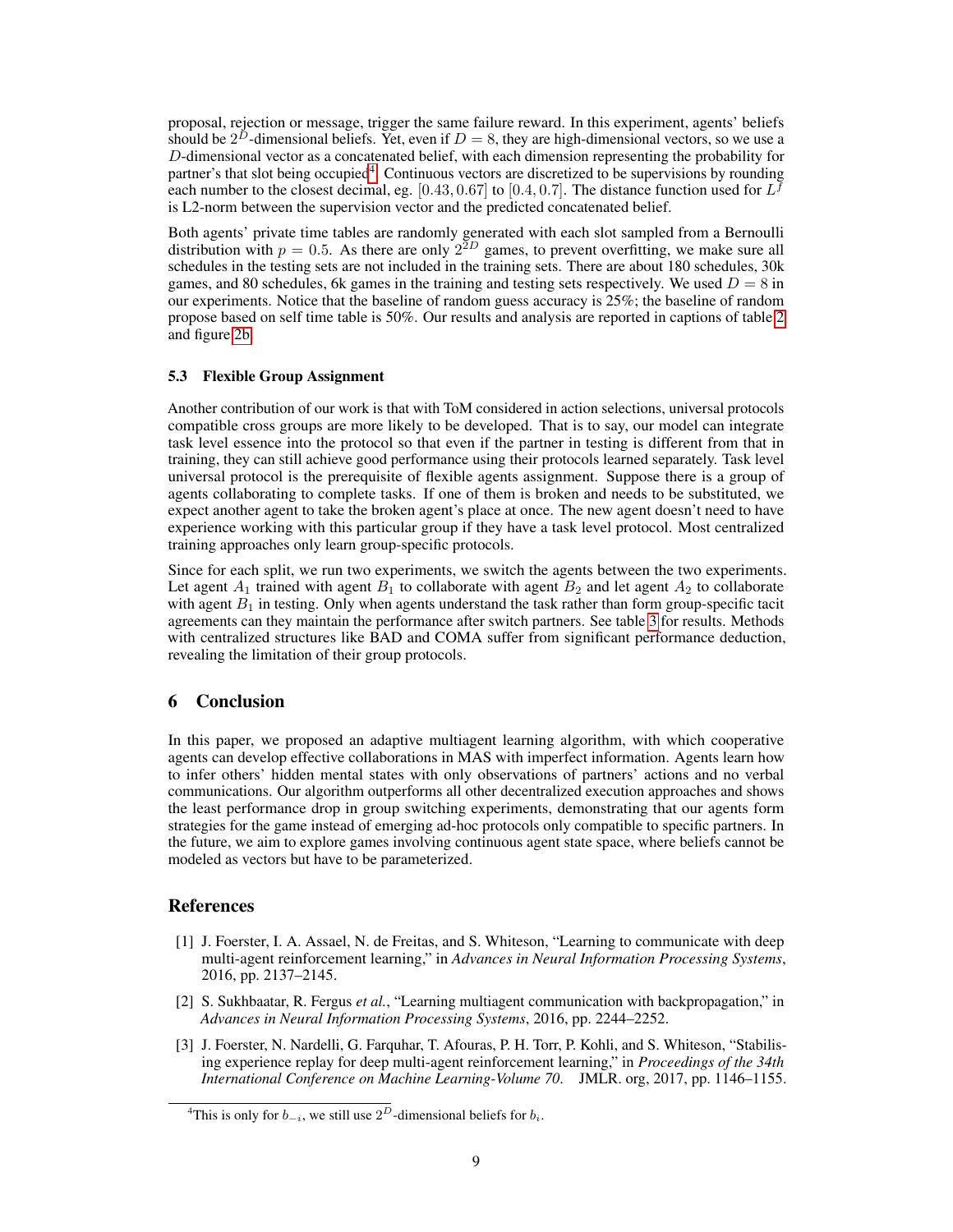- <span id="page-9-0"></span>[4] R. Lowe, Y. Wu, A. Tamar, J. Harb, O. P. Abbeel, and I. Mordatch, "Multi-agent actor-critic for mixed cooperative-competitive environments," in *Advances in Neural Information Processing Systems*, 2017, pp. 6379–6390.
- <span id="page-9-1"></span>[5] J. N. Foerster, Y. M. Assael, N. de Freitas, and S. Whiteson, "Learning to communicate to solve riddles with deep distributed recurrent q-networks," *arXiv preprint arXiv:1602.02672*, 2016.
- <span id="page-9-2"></span>[6] J. N. Foerster, F. Song, E. Hughes, N. Burch, I. Dunning, S. Whiteson, M. Botvinick, and M. Bowling, "Bayesian action decoder for deep multi-agent reinforcement learning," *arXiv preprint arXiv:1811.01458*, 2018.
- <span id="page-9-3"></span>[7] J. N. Foerster, G. Farquhar, T. Afouras, N. Nardelli, and S. Whiteson, "Counterfactual multiagent policy gradients," in *Thirty-Second AAAI Conference on Artificial Intelligence*, 2018.
- <span id="page-9-4"></span>[8] D. Premack and G. Woodruff, "Does the chimpanzee have a theory of mind?" *Behavioral and brain sciences*, vol. 1, no. 4, pp. 515–526, 1978.
- <span id="page-9-5"></span>[9] W. Yoshida, R. J. Dolan, and K. J. Friston, "Game theory of mind," *PLoS computational biology*, vol. 4, no. 12, p. e1000254, 2008.
- <span id="page-9-6"></span>[10] C. L. Baker, J. Jara-Ettinger, R. Saxe, and J. B. Tenenbaum, "Rational quantitative attribution of beliefs, desires and percepts in human mentalizing," *Nature Human Behaviour*, vol. 1, no. 4, p. 0064, 2017.
- <span id="page-9-7"></span>[11] H. De Weerd, R. Verbrugge, and B. Verheij, "Higher-order theory of mind in the tacit communication game," *Biologically Inspired Cognitive Architectures*, vol. 11, pp. 10–21, 2015.
- <span id="page-9-8"></span>[12] M. Kinney and C. Tsatsoulis, "Learning communication strategies in multiagent systems," *Applied intelligence*, vol. 9, no. 1, pp. 71–91, 1998.
- <span id="page-9-9"></span>[13] A. Das, S. Kottur, J. M. Moura, S. Lee, and D. Batra, "Learning cooperative visual dialog agents with deep reinforcement learning," in *Proceedings of the IEEE International Conference on Computer Vision*, 2017, pp. 2951–2960.
- <span id="page-9-10"></span>[14] P. Doshi and P. J. Gmytrasiewicz, "Monte carlo sampling methods for approximating interactive pomdps," *Journal of Artificial Intelligence Research*, vol. 34, pp. 297–337, 2009.
- <span id="page-9-11"></span>[15] Y. Han and P. Gmytrasiewicz, "Learning others' intentional models in multi-agent settings using interactive pomdps," in *Advances in Neural Information Processing Systems*, 2018, pp. 5634–5642.
- <span id="page-9-12"></span>[16] H. De Weerd, R. Verbrugge, and B. Verheij, "Theory of mind in the mod game: An agent-based model of strategic reasoning." in *ECSI*, 2014, pp. 128–136.
- <span id="page-9-13"></span>[17] H. De Weerd, D. Diepgrond, and R. Verbrugge, "Estimating the use of higher-order theory of mind using computational agents," *The BE Journal of Theoretical Economics*, vol. 18, no. 2, 2017.
- <span id="page-9-14"></span>[18] C. Claus and C. Boutilier, "The dynamics of reinforcement learning in cooperative multiagent systems," *AAAI/IAAI*, vol. 1998, pp. 746–752, 1998.
- <span id="page-9-15"></span>[19] J. F. Fisac, M. A. Gates, J. B. Hamrick, C. Liu, D. Hadfield-Menell, M. Palaniappan, D. Malik, S. S. Sastry, T. L. Griffiths, and A. D. Dragan, "Pragmatic-pedagogic value alignment," *arXiv preprint arXiv:1707.06354*, 2017.
- <span id="page-9-16"></span>[20] R. J. Williams, "Simple statistical gradient-following algorithms for connectionist reinforcement learning," *Machine learning*, vol. 8, no. 3-4, pp. 229–256, 1992.
- <span id="page-9-17"></span>[21] C. J. C. H. Watkins, "Learning from delayed rewards," Ph.D. dissertation, King's College, Cambridge, 1989.
- <span id="page-9-18"></span>[22] P. Hernandez-Leal, M. Kaisers, T. Baarslag, and E. M. de Cote, "A survey of learning in multiagent environments: Dealing with non-stationarity," *arXiv preprint arXiv:1707.09183*, 2017.
- <span id="page-9-19"></span>[23] E. Yang and D. Gu, "Multiagent reinforcement learning for multi-robot systems: A survey," tech. rep, Tech. Rep., 2004.
- <span id="page-9-20"></span>[24] L. Bu, R. Babu, B. De Schutter *et al.*, "A comprehensive survey of multiagent reinforcement learning," *IEEE Transactions on Systems, Man, and Cybernetics, Part C (Applications and Reviews)*, vol. 38, no. 2, pp. 156–172, 2008.